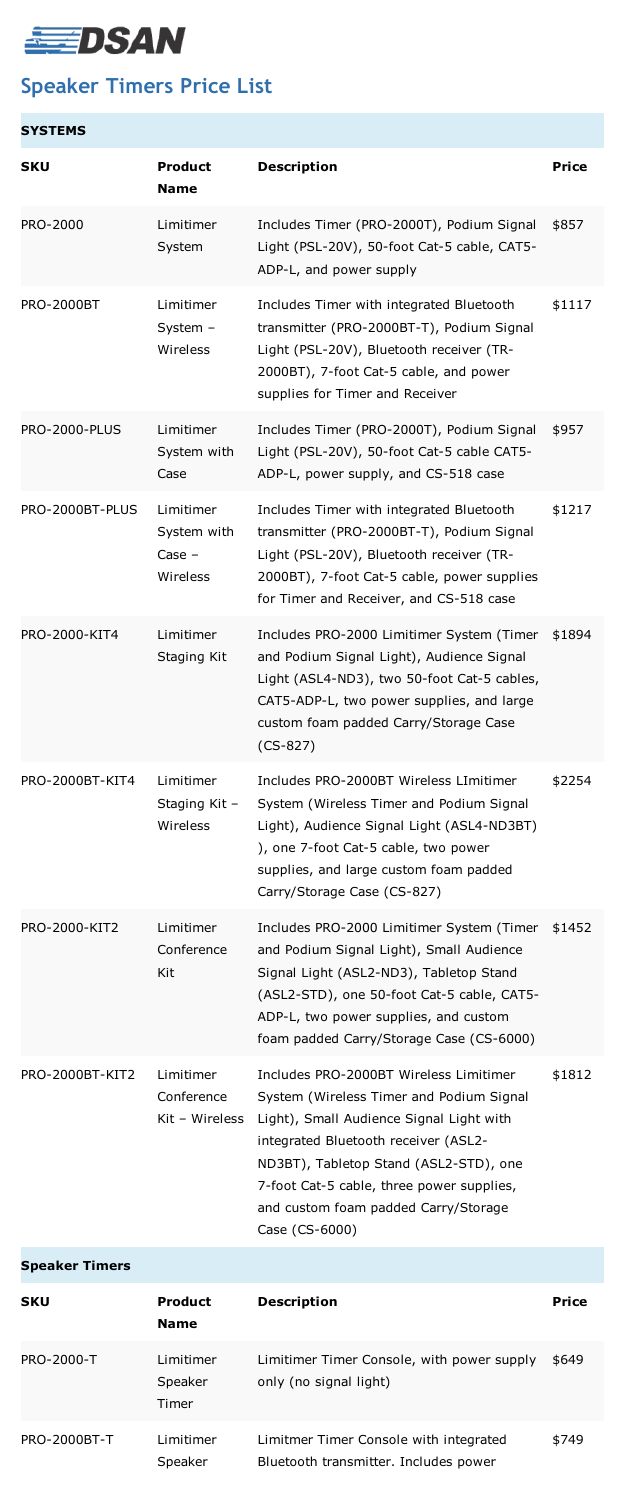|                      | - Wireless                                                 | Timer System supply only (no signal light)                                                                                                                                                                                                                                                                                                       |              |
|----------------------|------------------------------------------------------------|--------------------------------------------------------------------------------------------------------------------------------------------------------------------------------------------------------------------------------------------------------------------------------------------------------------------------------------------------|--------------|
| <b>TMPT</b>          | Timeprompt                                                 | Battery-powered timekeeper controls red-<br>yellow-green phase lights. Programmable.<br>Connect two Timeprompts for remote<br>control signal light. Can drive all Limitimer<br>signal lights. Includes 6-foot USB cable                                                                                                                          | \$199        |
| TMPT-BT              | Timeprompt<br>- Wireless                                   | Battery-powered timekeeper using a<br>Bluetooth-type transceiver with 250-foot<br>range. Communicates wirelessly with second<br>Bluetooth TimePrompt, which acts as<br>passive signal light. Can drive all Bluetooth-<br>enabled Limitimer signal lights. (Requires<br>two for wireless operation) Includes 6-foot<br>USB cable and power supply | \$279        |
| <b>PSL-20V</b>       | Podium<br>Signal Light                                     | Podium Signal Light for Limitimer                                                                                                                                                                                                                                                                                                                | \$208        |
| PSL-20VF             | Podium<br>Signal Light -<br><b>Flush Mount</b>             | Flush-mount Podium Signal Light for<br>Limitimer                                                                                                                                                                                                                                                                                                 | \$194        |
| ASL4-ND3             | Audience<br>Signal Light                                   | Audience Signal Light with 4" digits and tri-<br>color lights, includes 50-foot Cat-5 cable<br>and power supply. Requires Limitimer PRO-<br>2000-T or TimePrompt TMPT as time data<br>source                                                                                                                                                     | \$817        |
| <b>Signal Lights</b> |                                                            |                                                                                                                                                                                                                                                                                                                                                  |              |
| <b>SKU</b>           | <b>Product</b><br><b>Name</b>                              | <b>Description</b>                                                                                                                                                                                                                                                                                                                               | <b>Price</b> |
|                      |                                                            |                                                                                                                                                                                                                                                                                                                                                  |              |
| ASL4-ND3BT           | Audience<br>Signal Light -<br>Wireless                     | Audience Signal Light with 4" digits and<br>integrated Bluetooth receiver, includes<br>power supply. Requires Limitimer PRO-<br>2000BT-T or TimePrompt TMPT-BT as time<br>data source                                                                                                                                                            | \$917        |
| ASL4                 | Audience<br>Signal Light<br>(Traffic Light)<br>Version)    | Audience Signal Light with 4" tri color<br>lights, includes 50-foot Cat-5 cable and<br>power supply. Requires Limitimer PRO-<br>2000-T or TimePrompt TMPT as time data<br>source                                                                                                                                                                 | \$488        |
| ASL2-ND3             | Conference<br>Signal Light                                 | Audience Signal Light with 2" digits,<br>includes 7-foot Cat-5 cable and power<br>supply. Requires Limitimer PRO-2000-T or<br>TimePrompt TMPT as time data source                                                                                                                                                                                | \$420        |
| ASL2-ND3BT           | Conference<br>Signal Light -<br>Wireless                   | Audience Signal Light with 2" digits, and<br>integrated Bluetooth receiver, includes<br>power supply. Requires Limitimer PRO-<br>2000BT-T or TimePrompt TMPT-BT as time<br>data source to operate wirelessly                                                                                                                                     | \$520        |
| <b>Accessories</b>   |                                                            |                                                                                                                                                                                                                                                                                                                                                  |              |
| <b>SKU</b>           | <b>Product</b><br><b>Name</b>                              | <b>Description</b>                                                                                                                                                                                                                                                                                                                               | <b>Price</b> |
| ASL2-STD             | <b>Tabletop</b><br>Stand for<br>Conference<br>Signal Light | Tabletop Stand for either Conference Signal<br>Light ASL2-ND3 or ASL2-ND3BT                                                                                                                                                                                                                                                                      | \$75         |